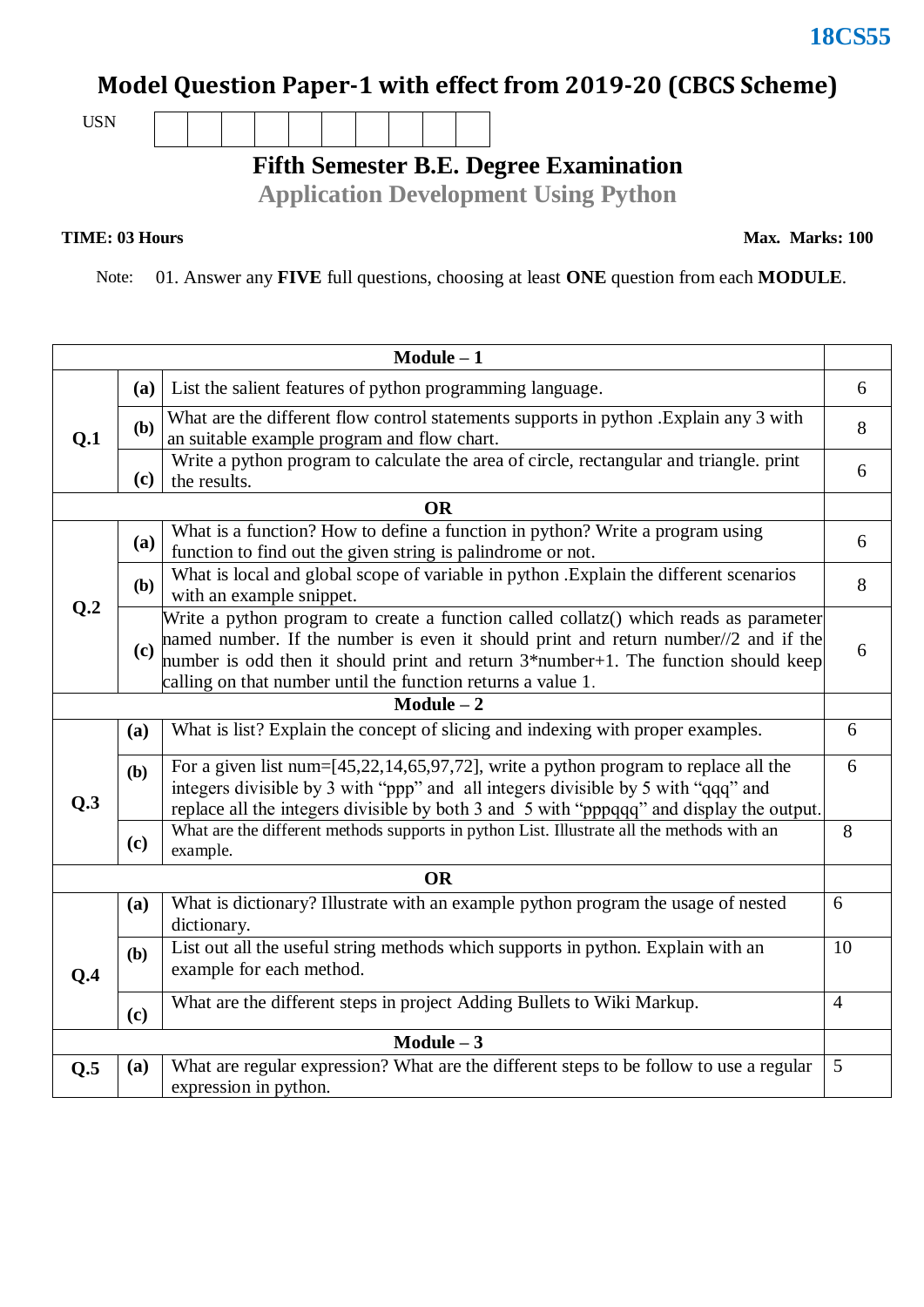## **18CS55**

|           | <b>(b)</b>         | List out what are the different character classes and its representation also relular 9                                                                        |                |  |  |  |
|-----------|--------------------|----------------------------------------------------------------------------------------------------------------------------------------------------------------|----------------|--|--|--|
|           |                    | expression symbol and its meaning.<br>Write a python program to create phone number and email address by using regular 6                                       |                |  |  |  |
|           | (c)<br>expression. |                                                                                                                                                                |                |  |  |  |
| <b>OR</b> |                    |                                                                                                                                                                |                |  |  |  |
|           | (a)                | What are the key properties of a file? Explain in detail file reading/writing process wit 7                                                                    |                |  |  |  |
|           |                    | an example of python program.                                                                                                                                  |                |  |  |  |
| Q.6       | (b)                | Explain in briefly, What are the different methods of file operations supports in python 7<br>shutil module.                                                   |                |  |  |  |
|           | (c)                | Write a python program to create a folder PYTHON and under the hierarchy 3                                                                                     | 6              |  |  |  |
|           |                    | files file1, file2 and file3.write the content in file1 as "VTU" and in file2 as                                                                               |                |  |  |  |
|           |                    | "UNIVERSITY" and file3 content should be by opening and merge of file1 and                                                                                     |                |  |  |  |
|           |                    | file2. Check out the necessary condition before write file3.                                                                                                   |                |  |  |  |
|           |                    | $Module - 4$                                                                                                                                                   |                |  |  |  |
|           | (a)                | What is a class? How to define class in python? How to initiate a class and how the<br>class members are accessed?                                             | 5              |  |  |  |
|           | <b>(b)</b>         | Explain init and str method with an example python program.                                                                                                    | 8              |  |  |  |
| Q.7       | (c)                | Write a python program that uses datetime module within a class, takes a birthday as                                                                           | $\overline{7}$ |  |  |  |
|           |                    | input and prints the age and the number of days, hours, minutes and second.                                                                                    |                |  |  |  |
| <b>OR</b> |                    |                                                                                                                                                                |                |  |  |  |
|           |                    |                                                                                                                                                                |                |  |  |  |
|           | (a)                | What is a pure function? Illustrate with an example python program                                                                                             | 6              |  |  |  |
| Q.8       | (b)                | Define polymorphism. Demonstrate polymorphism with function to find histogram to<br>count the numbers of times each letters appears in a word and in sentence. | 8              |  |  |  |
|           | (c)                | What is type based dispatch? Illustrate with python program.                                                                                                   | 6              |  |  |  |
|           |                    | $Module - 5$                                                                                                                                                   |                |  |  |  |
|           | (a)                | What is web scraping? how to download files from web, check the error and save the 6<br>downloaded files to hard drive with request module in python.          |                |  |  |  |
| Q.9       | ( <b>b</b> )       | Explain in details how to parse HTML with the BeautifulSoup.                                                                                                   | $\overline{7}$ |  |  |  |
|           | (c)                | How to work with Excel spreadsheet in python. Explain briefly.                                                                                                 | $\tau$         |  |  |  |
|           |                    | <b>OR</b>                                                                                                                                                      |                |  |  |  |
|           | (a)                | How to work with PDF document in python. Explain with extracting text, decrypting,                                                                             | 10             |  |  |  |
|           |                    | creating copying pages, encrypting PDF.s                                                                                                                       |                |  |  |  |
| Q.10      | (b)                | What is CSV and JSON files? Exaplain with an example program the usage of json 10<br>module in python.                                                         |                |  |  |  |